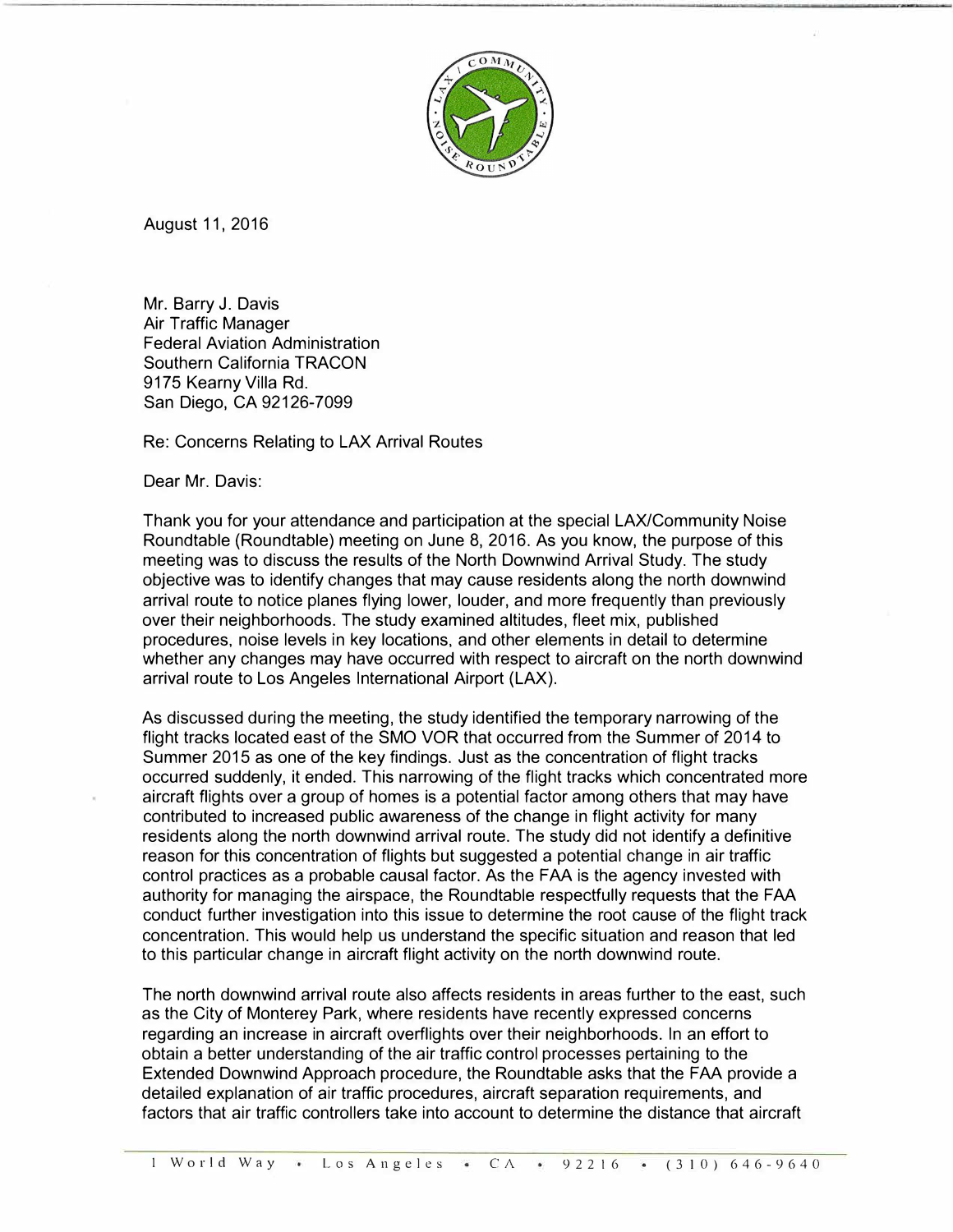Mr. Barry J. Davis **Federal Aviation Administration** August 11, 2016 Page 2

need to fly east on the north downwind leg prior to turning to base leg and final for landing. In addition, Roundtable members would like to request an explanation of the altitude requirements and how they are being implemented for aircraft flying on the extended downwind leg, as most aircraft that fly over Monterey Park are at low altitudes. Providing information on these specific airspace elements will help residents in Monterey Park to understand the current increased air traffic conditions in their area and will assist the Roundtable in its efforts to seek a feasible solution to reduce flights over Monterey Park.

Residents in the City of La Habra Heights also have recently expressed concerns regarding apparent changes in flight routes or flight activities above their neighborhoods. Therefore, the Roundtable requests that the FAA examine whether or not there were any recent changes to air traffic control practices or procedures that may alter flight routes for aircraft arriving to LAX from the east and the south, which are in proximity to La Habra Heights. In addition, we ask the FAA to consider other operational factors that may contribute to the increased public awareness of the flight activity in this area. The Roundtable has requested that Los Angeles World Airports (LAWA) look into this issue, but would also like to obtain input from the FAA from the air traffic control standpoint in an effort to examine all possible elements for potential changes.

Therefore, the Roundtable requests the FAA conduct the necessary research to look into the issues as noted above. Then upon completion of the research, we would request that an FAA representative from the Southern California TRACON facility attend a future Roundtable meeting to present the investigation results regarding the narrowing of the flight tracks and to address concerns about increased flight activities in Monterey Park and La Habra Heights. Attendance at the Roundtable by an FAA TRACON representative who is familiar with regional flight procedures will allow meaningful interaction among the members and provide an effective way to clarify and address these noise concerns.

Finally, in the interest of promoting public knowledge, the Roundtable requests that the FAA provide the Roundtable, LAWA, and the public with advance notification of changes in air traffic control practices and/or procedures that may affect or be noticeable to residential communities. Providing advance notification of such changes in practice or procedure will help the communities understand the potential change in flight activity and avoid unexpected situations. It will also provide a historical record of events that is readily available for future reference and will, in turn, avoid the need to conduct extensive research looking into past incidents. Proactive communication through this type of notification, in our view, will also help the FAA improve its community relations.

Thank you very much for your consideration of these requests. The Roundtable members believe that these concerns remain an important matter for the affected communities and are worthy of further investigation by the FAA. We appreciate your continuing support of our efforts in addressing aircraft noise issues and look forward to future opportunities to continue working with you to minimize noise exposure.